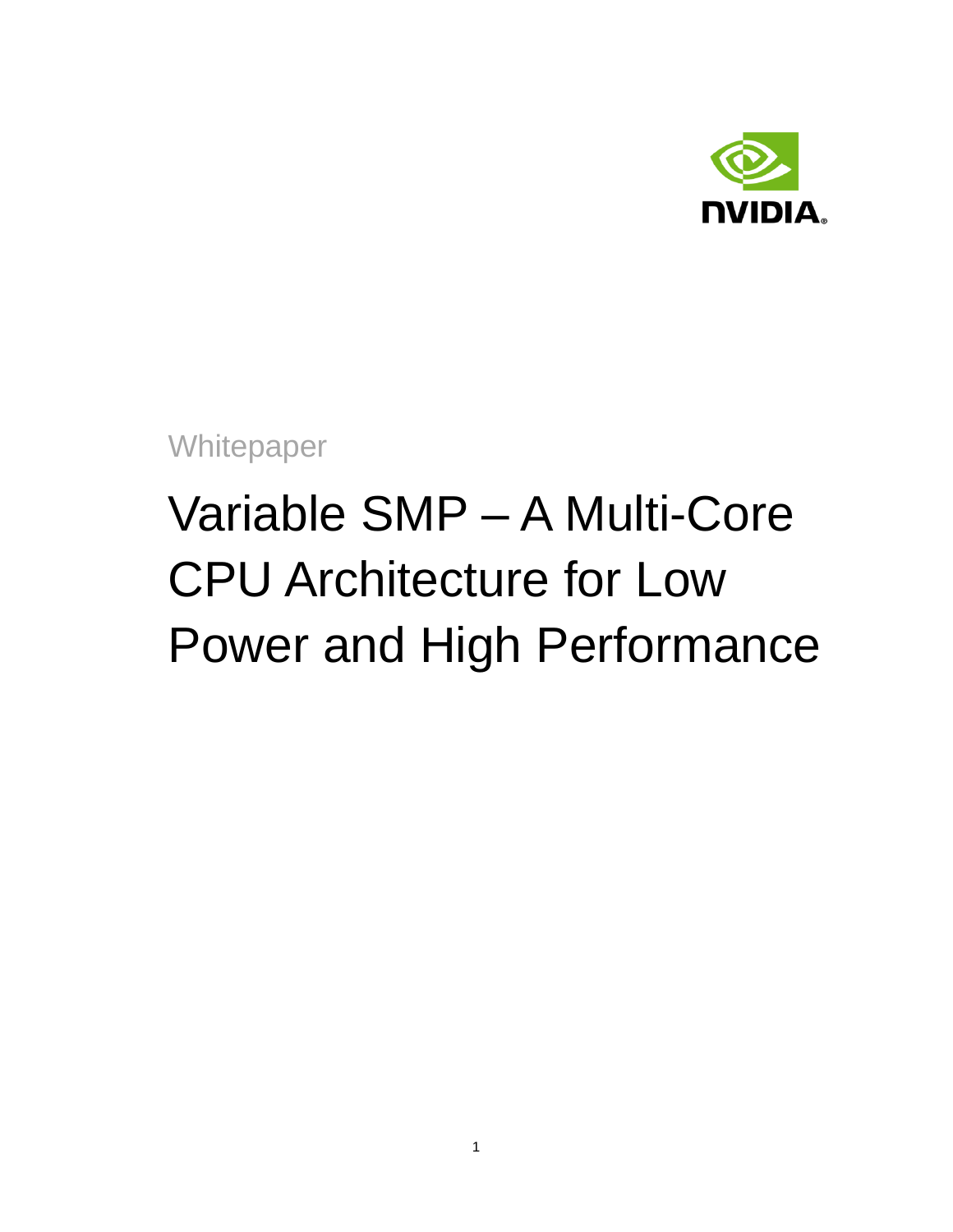# **Table of Contents**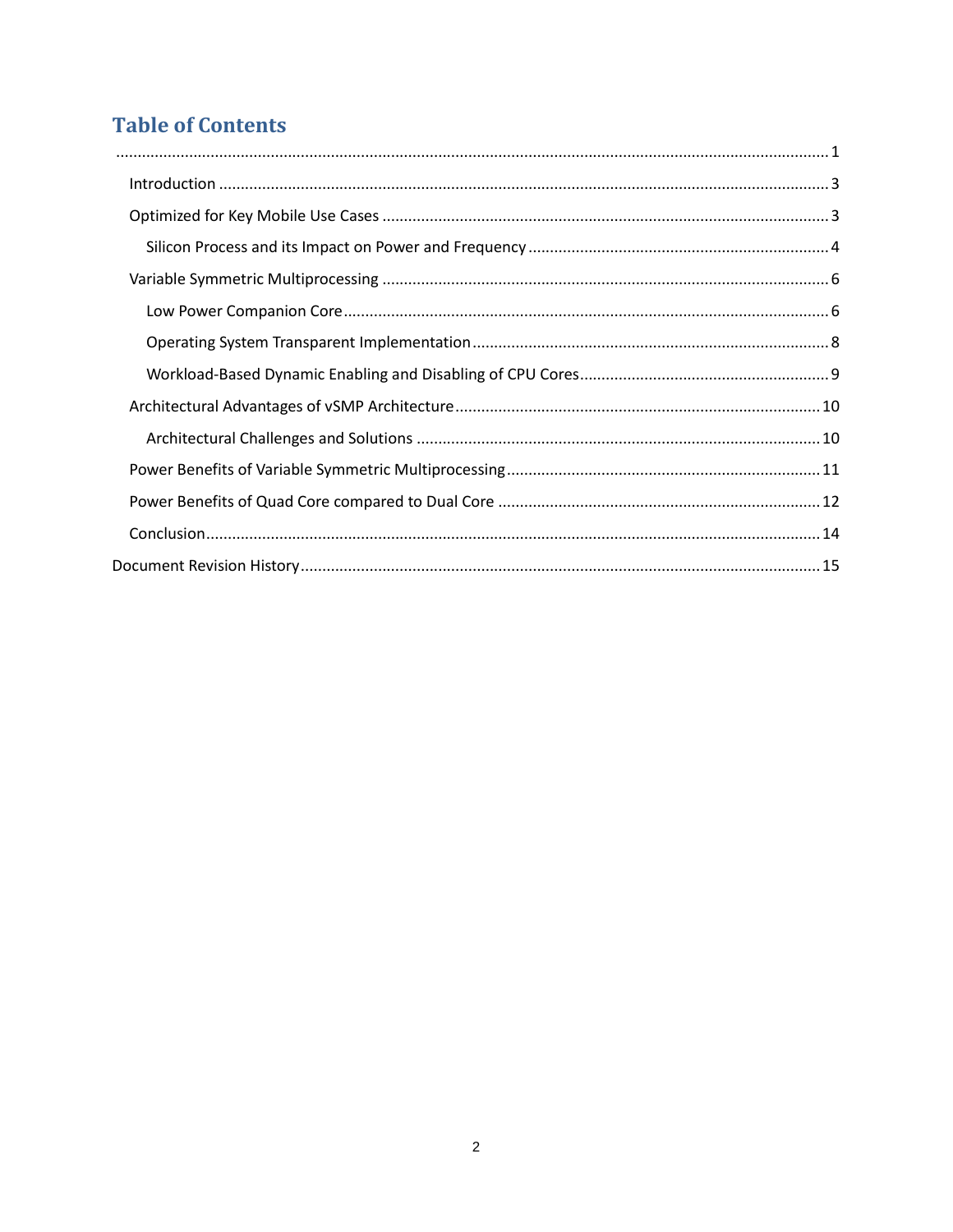### <span id="page-2-0"></span>**Introduction**

In February 2011, NVIDIA introduced and demonstrated its Project Kal-El mobile processor, the world's first quad core mobile processor. Project Kal-El will enable new mobile applications, new experiences, more robust multitasking, higher-quality gaming, and faster web browsing. In addition, Project Kal-El will further extend battery life by operating its CPU cores at lower frequency, yet still be able to complete more work than dual core or single core processors.

Other industry leaders have agreed that quad core is the correct direction, and announced their own mobile quad core processor lines. While including more CPU cores will improve performance and lower power in many use cases, additional technologies can take this even further.

NVIDIA's Project Kal-El processor implements a novel new **Variable Symmetric Multiprocessing (vSMP)** technology. Not previously disclosed publicly, vSMP includes a fifth CPU core (the "Companion" core) built using a special low power silicon process that executes tasks at low frequency for active standby mode, music playback, and even video playback. The four main "quad" cores are built using a standard silicon process to reach higher frequencies, while consuming lower power than dual core solutions for many tasks. All five CPU cores are identical ARM Cortex A9 CPUs, and are individually enabled and disabled (via aggressive power gating) based on the work load. The "Companion" core is OS transparent, unlike current Asynchronous SMP architectures, meaning the OS and applications are not aware of this core, but automatically take advantage of it. This strategy saves significant software efforts and new coding requirements.

# <span id="page-2-1"></span>**Optimized for Key Mobile Use Cases**

Mobile use case studies show that most mobile devices are typically in active standby state for eighty percent of the time, and process intensive mobile applications twenty percent of the time.

Think about your device sitting in your pocket or on a desk as "Active Standby" – or when the user is not actively interacting with the device, and the processor is either running background tasks or low performance applications that do not require user interactions. On the other hand, when you're using your device – browsing the web, checking Email, gaming, running multimedia applications, playing back media, and so on – the device is in a performance-intensive mode that may require one or more CPU cores running at higher frequency ranges.

Keep in mind, when the device is in active standby state many tasks are still happening in the background - Email syncs, social media syncs, live wallpapers, active widgets, and more. Such tasks can be processed by just a single CPU core running at much lower frequencies. Users generally do not care how fast the background tasks are processed, only that they happen and do not consume much battery life.

When in active standby state, battery life can be improved significantly by minimizing the active standby state power consumption of mobile processors.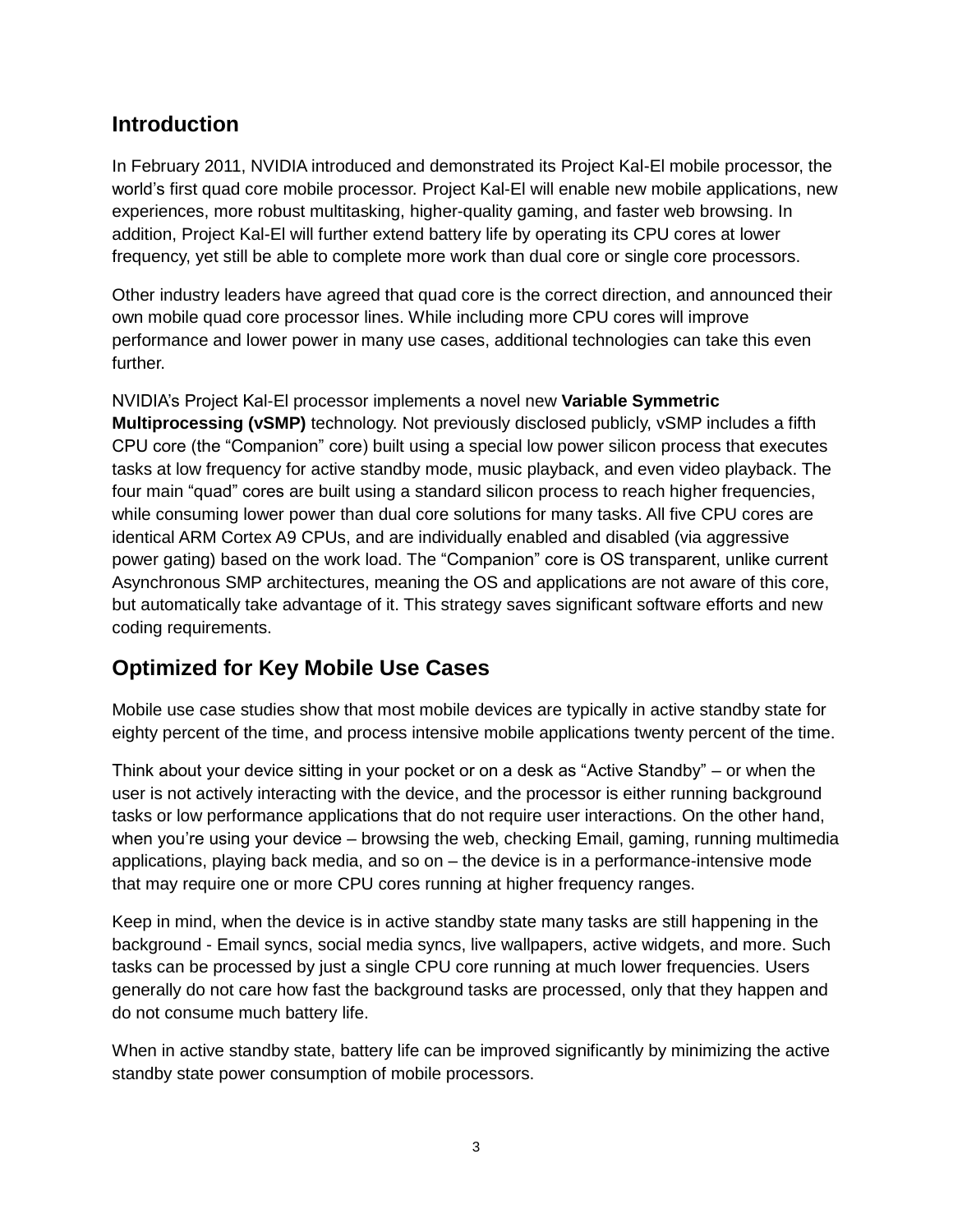

**Figure 1 Background tasks that are typically running when device is in active standby state**

#### <span id="page-3-0"></span>**Silicon Process and its Impact on Power and Frequency**

Power consumption of a silicon device is equal to the sum of leakage power and dynamic power. Leakage power is mainly determined by the silicon process technology, and dynamic power is determined by silicon process technology and by operating voltages and frequencies.

Dynamic power of a silicon device is proportional to the operating frequency, and more importantly proportional to the square of the operating voltage.

Total Power = Leakage Power + Dynamic Power

Dynamic Power α Frequency x Voltage^2

When a silicon device is operating at or near peak frequency, the total power consumption of the device is dominated by the dynamic power consumption, and when the device is idle or operating at near idle conditions, the leakage power is a significant portion of the total power consumption.

Transistors on fast process technologies consume high leakage power and have very fast switching times at normal voltage levels. Therefore, CPU cores built on fast process technologies (CPU A in Figure 2) consume high leakage power under idle or active standby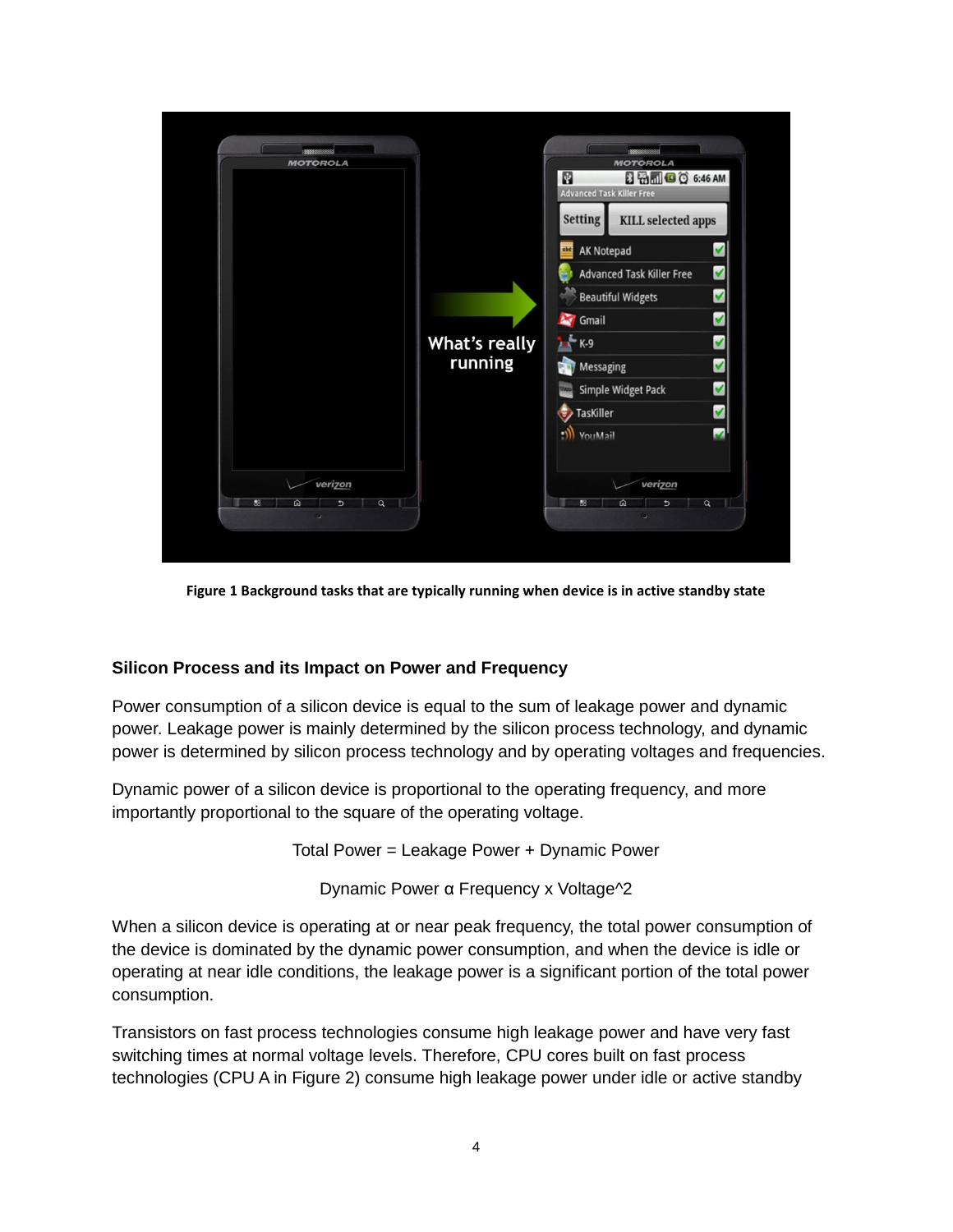conditions, but are capable of running at higher frequency ranges without requiring significant increases in operating voltage.

Transistors on low power process technologies have low leakage power but have slower switching times at normal voltage levels, and to enable them to switch faster (for high frequency operations) they need higher than normal voltage ranges.

CPU cores built on low power process technologies (CPU B in Figure 2) consume very low leakage power but require higher than normal voltage levels to operate at very high frequencies. Therefore, they consume excessive amounts of dynamic power and can cause significant power and thermal issues.

The following simplified statements effectively convey the concept:

Fast Process = Optimized for high frequency operation, but higher leakage

Low Power Process = Operates at lower frequency with lower leakage







To meet the rapidly increasing demands of performance-intensive mobile use cases and extended battery life, it is becoming increasingly difficult to minimize both the active standby and dynamic power consumption of CPU cores. By combining both silicon processes (defined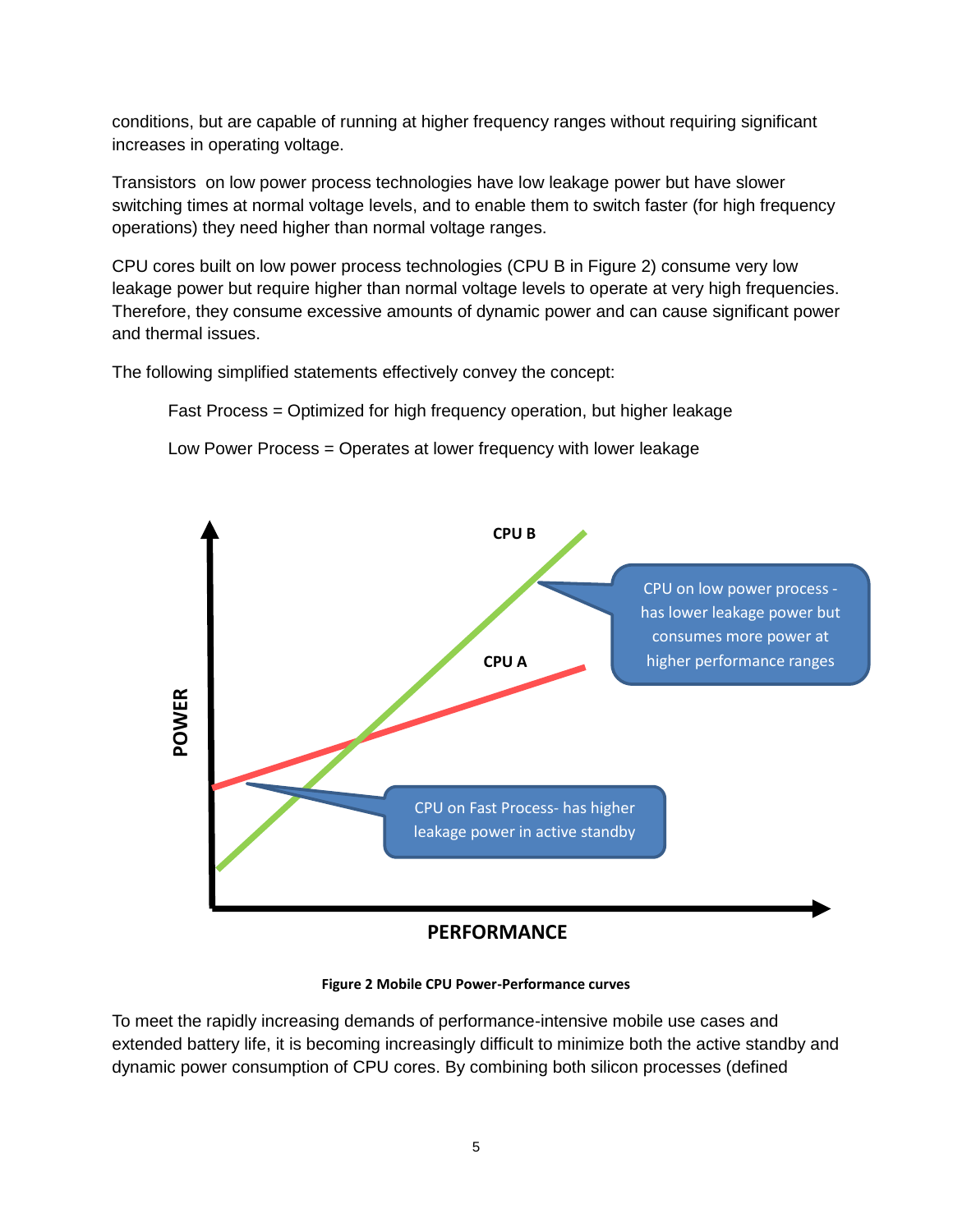above), along with architectural optimization, a single SoC (System-on-a-Chip) can be optimized for both high performance and low power consumption.

# <span id="page-5-0"></span>**Variable Symmetric Multiprocessing**

NVIDIA's Project Kal-El is the world's first mobile SoC device to implement a patented **Variable Symmetric Multiprocessing (vSMP)** technology that not only minimizes active standby state power consumption, but also delivers on-demand maximum quad core performance. In addition to four main Cortex A9 high-performance CPU cores, Kal-El has a fifth low power, low leakage Cortex A9 CPU core called the '**Companion**' CPU core that is optimized to minimize active standby state power consumption, and handle less demanding processing tasks.

Project Kal-El also includes other patented vSMP technologies that intelligently manage workload distribution between the main cores and the Companion core based on application and operating system requirements. This management is handled by NVIDIA's Dynamic Voltage and Frequency Scaling (DVFS) and CPU Hot-Plug management software and does not require any other special modifications to the operating system.

#### <span id="page-5-1"></span>**Low Power Companion Core**

The Companion core is designed on a low power process technology, but has an identical internal architecture as the main Cortex A9 CPU cores. Since it is built on a low power process in the low performance ranges (and frequencies), it consumes lower power than the main CPU cores that are built on a fast process technology. Power-performance measurements on Kal-El show that the Companion core delivers higher performance per watt than the main cores at operating frequencies below 500 MHz, and therefore the maximum operating frequency of the Companion core is capped at 500MHz. Table 1 compares and contrasts the Companion core to the four main cores on Kal-El.

|                                  | <b>Power optimized</b><br><b>Companion CPU Core</b> | <b>Performance optimized</b><br>main CPU Cores |
|----------------------------------|-----------------------------------------------------|------------------------------------------------|
| <b>Architecture</b>              | Cortex A9                                           | Cortex A9                                      |
| <b>Process Technology</b>        | Low Power (LP)                                      | General/Fast (G).                              |
| <b>Operating Frequency Range</b> | 0 MHz to 500 MHz                                    | 0 MHz to Max GHz                               |

**Table 1 Companion and Main CPU Core features**

The Companion core is used primarily when the mobile device is in active standby and performing background tasks such as Email syncs, Twitter updates, Facebook updates etc. It is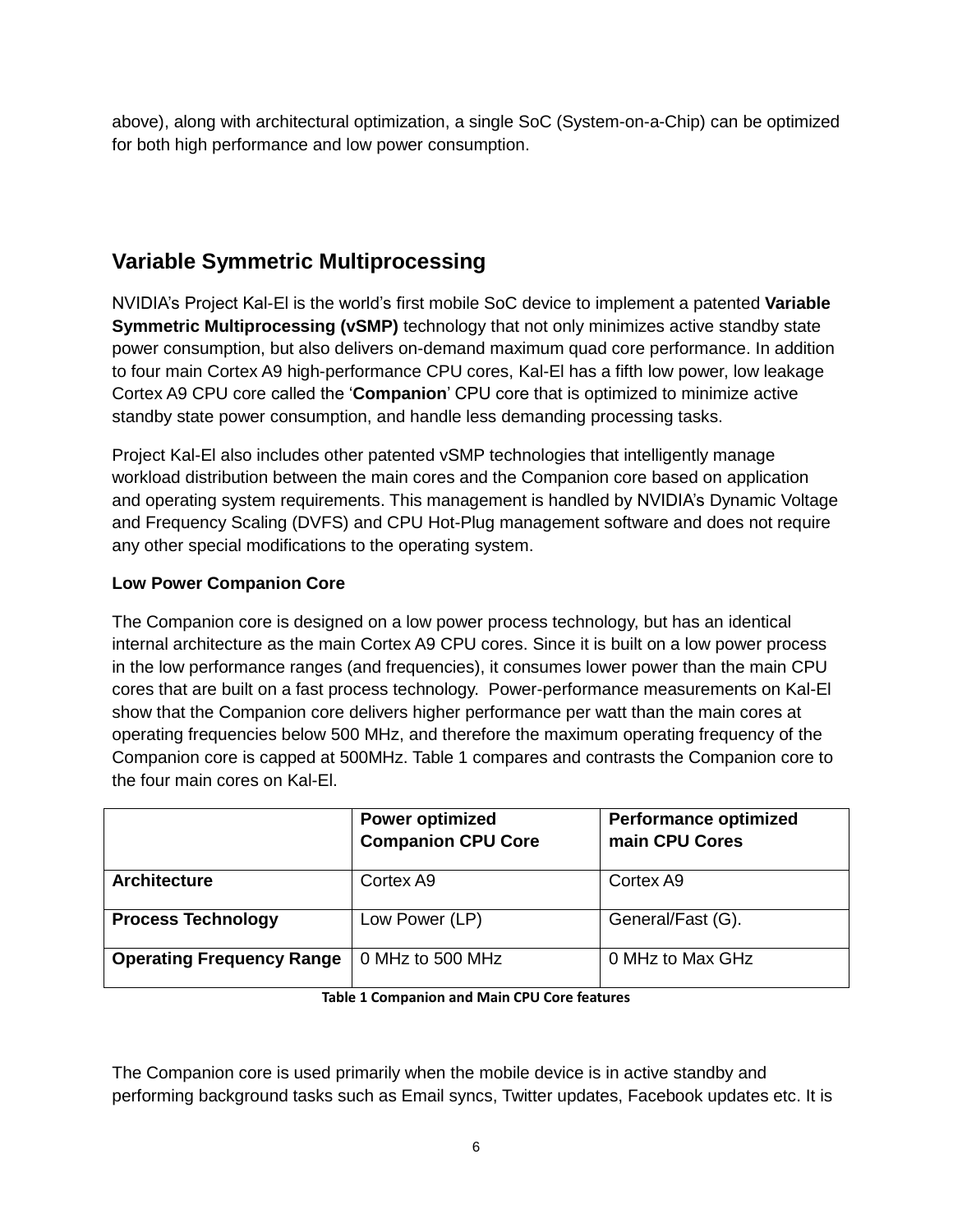also used for applications that do not require significant CPU processing power, such as streaming audio, offline audio, and both online or offline video playback. Note that both audio and video playback, in addition to video encoding, are largely processed by hardware-based encoders and decoders.

Unlike the Companion core, the main CPU cores need to operate at very high frequencies to deliver high performance. Therefore they are built on a fast process technology which allows them to scale up to very high operating frequencies at lower operating voltage ranges. Thus the main cores are able to deliver high performance without significant increases in dynamic power consumption.



**Figure 3 Low Power Companion CPU on Kal-El**

Using the combination of performance-optimized main cores and a power-optimized Companion core, Variable Symmetric Multiprocessing technology not only delivers ultra-low power consumption in active standby states, but also on-demand peak quad core performance for performance hungry mobile applications such as gaming, Web browsing, Flash media, and video conferencing.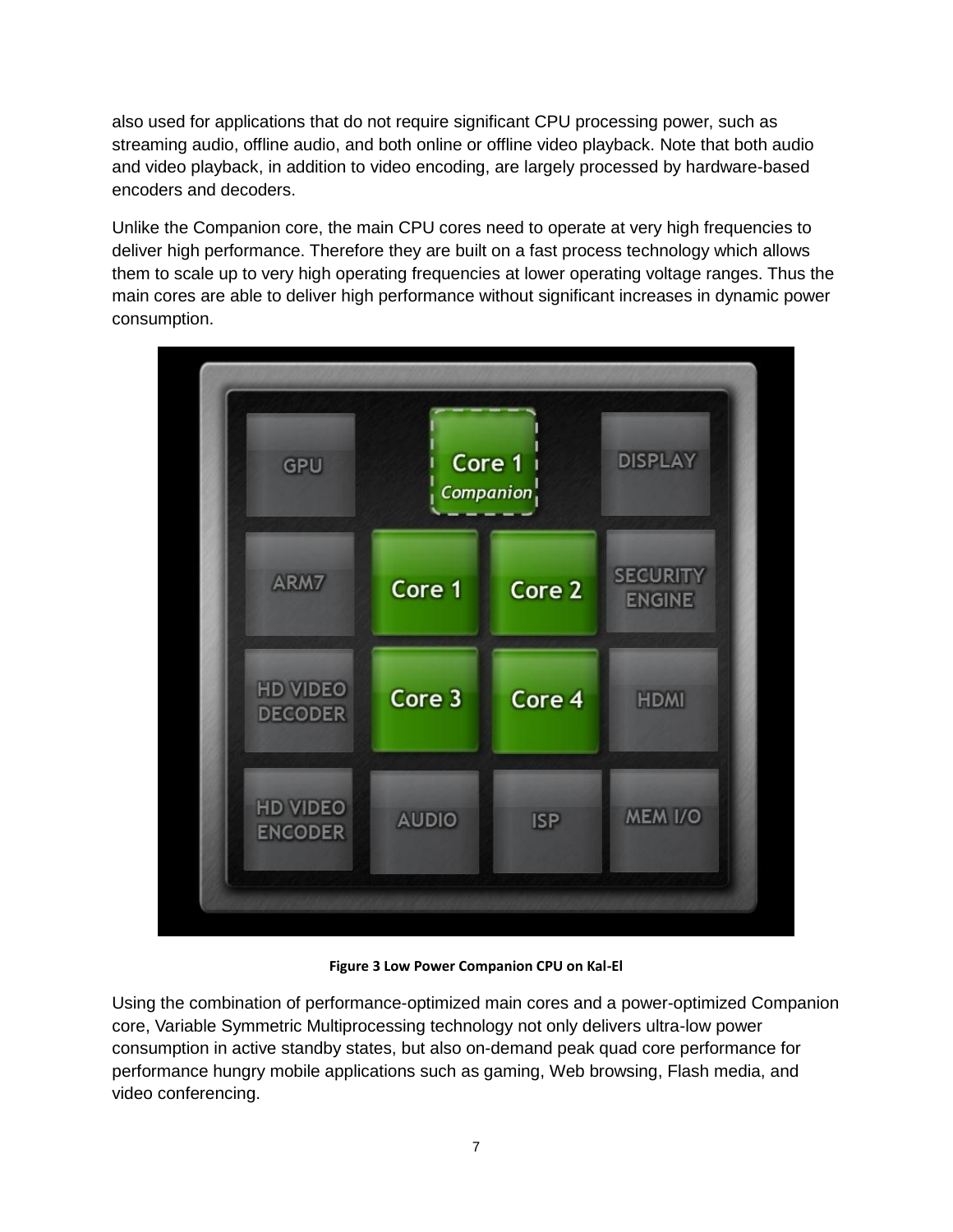vSMP technology successfully combines the power-performance benefits of the poweroptimized CPU B and performance-optimized CPU A shown in Figure 2 and delivers a powerperformance curve that looks like the one shown in Figure 4.



**Figure 4 Power-Performance curve of Companion core plus quad main cores running on vSMP technology**

#### <span id="page-7-0"></span>**Operating System Transparent Implementation**

The Android 3.x (Honeycomb) operating system has built-in support for multi-processing and is capable of leveraging the performance of multiple CPU cores. However, the operating system assumes that all available CPU cores are of equal performance capability and schedules tasks to available cores based on this assumption. Therefore, in order to make the management of the Companion core and main cores totally transparent to the operating system, Kal-El implements both hardware-based and low level software-based management of the Companion core and the main quad CPU cores.

Patented hardware and software CPU management logic continuously monitors CPU workload to automatically and dynamically enable and disable the Companion core and the main CPU cores. The decision to turn on and off the Companion and main cores is purely based on current CPU workload levels and the resulting CPU operating frequency recommendations made by the CPU frequency control subsystem embedded in the operating system kernel. The technology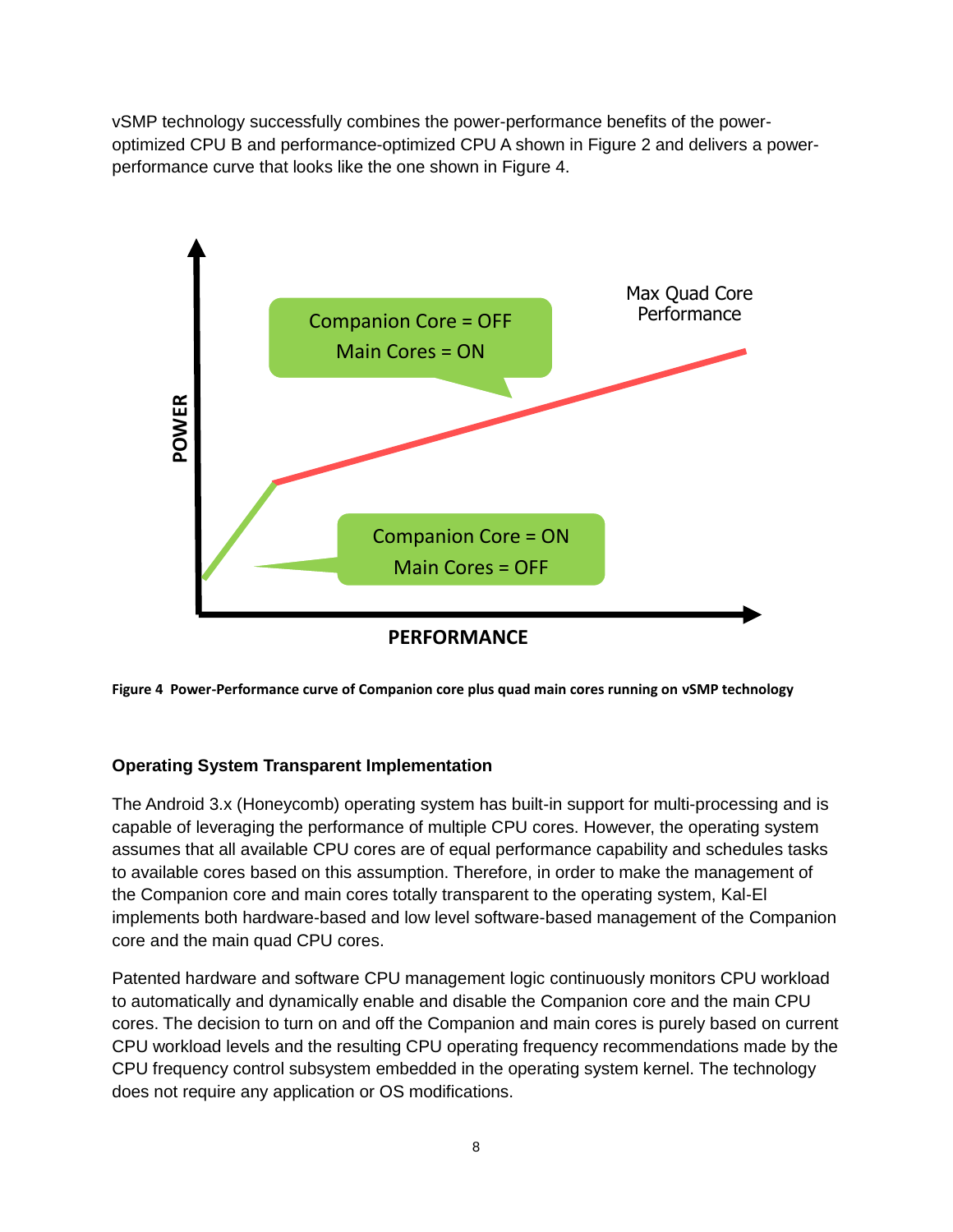#### <span id="page-8-0"></span>**Workload-Based Dynamic Enabling and Disabling of CPU Cores**

When the Companion core is turned off and the mobile processor is using the main cores for processing, the CPU Governor and CPU management logic continues to monitor CPU workload and utilization of each of the main cores, dynamically enabling or disabling one to four of the main cores. For example, applications such as Email, basic games, or text messaging typically need the processing power of just one of the four main cores. For more demanding applications such as Flash-intensive Web browsing or heavy multitasking, the CPU manager may turn on two CPU cores. But to meet peak performance demands of applications such as console class gaming and media editing or creation, all four CPU cores would be turned on to deliver peak performance demanded by the application(s).



**Figure 5 CPU core management based on workload**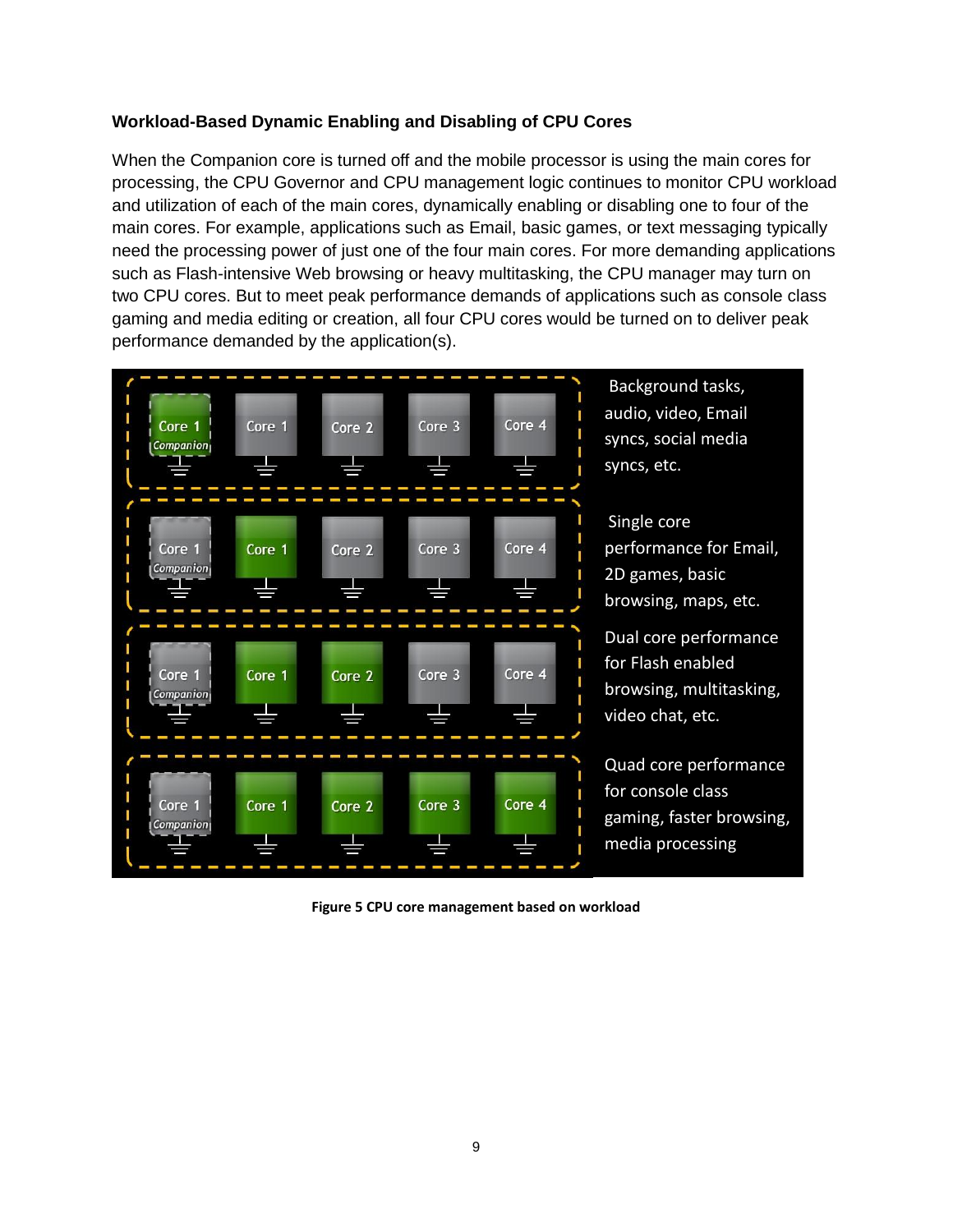## <span id="page-9-0"></span>**Architectural Advantages of vSMP Architecture**

Variable SMP technology has several architectural advantages compared to other solutions, such as asynchronous clocking.

- **Cache Coherency:** Since vSMP technology does not allow both the Companion core and the main cores to be enabled at the same time, there are no penalties involved in synchronizing caches between cores running at different frequencies. The Companion and main cores share the same L2 cache, and the cache is programmed to return data in the same number of nanoseconds for both Companion and main cores (essentially it takes more "main core cycles" versus fewer "Companion core cycles" because the main cores run at higher frequency).
- **OS Efficiency:** The Android OS assumes that all available CPU cores are identical with similar performance capability and schedules workloads to these cores accordingly. When multiple CPU cores are each run at different asynchronous frequencies, it results in the cores having differing performance capabilities. This could lead to OS scheduling inefficiencies. In contrast, vSMP technology always maintains all active cores at a similar synchronous operating frequency for optimized OS scheduling. Even when vSMP switches from the Companion core to one or more of the main CPU cores, the CPU management logic ensures a seamless transition that is not perceptible to end users and does not result in any OS scheduling penalties.
- **Power Optimized:** Each core in an asynchronous clocking based CPU architecture is typically on a different power plane (aka voltage rail or voltage plane) to adjust the voltage of each core based on operating frequency. This could result in increased signal and power line noise across the voltage planes and negatively impact performance. Since each voltage plane may require its own set of voltage regulators, these architectures may not be easily scalable as the number of CPU cores is increased. The additional voltage regulators increase BOM (Bill of Materials) cost and power consumption. If the same voltage rail is used for all cores, then each core will run at the voltage required by the fastest core, thus losing the advantage of the "voltage squared" effect for power reduction.

Since vSMP technology does not suffer from the penalties of cache synchronization and scheduling across cores running at asynchronous frequencies, it can deliver higher performance than architectures that use asynchronous clocking technologies.

#### <span id="page-9-1"></span>**Architectural Challenges and Solutions**

vSMP architecture introduces several challenges, but several unique solutions have been created that address these challenges.

 **Switch time:** vSMP must ensure the process of switching between the companion CPU core and the main CPU core does not result in slower application load times and perceptible lags in user experience. To address this situation, NVIDIA implemented advanced circuits and logic to enable high speed switching efficiency. Internal simulations show that the total switching time, including the time to switch cores within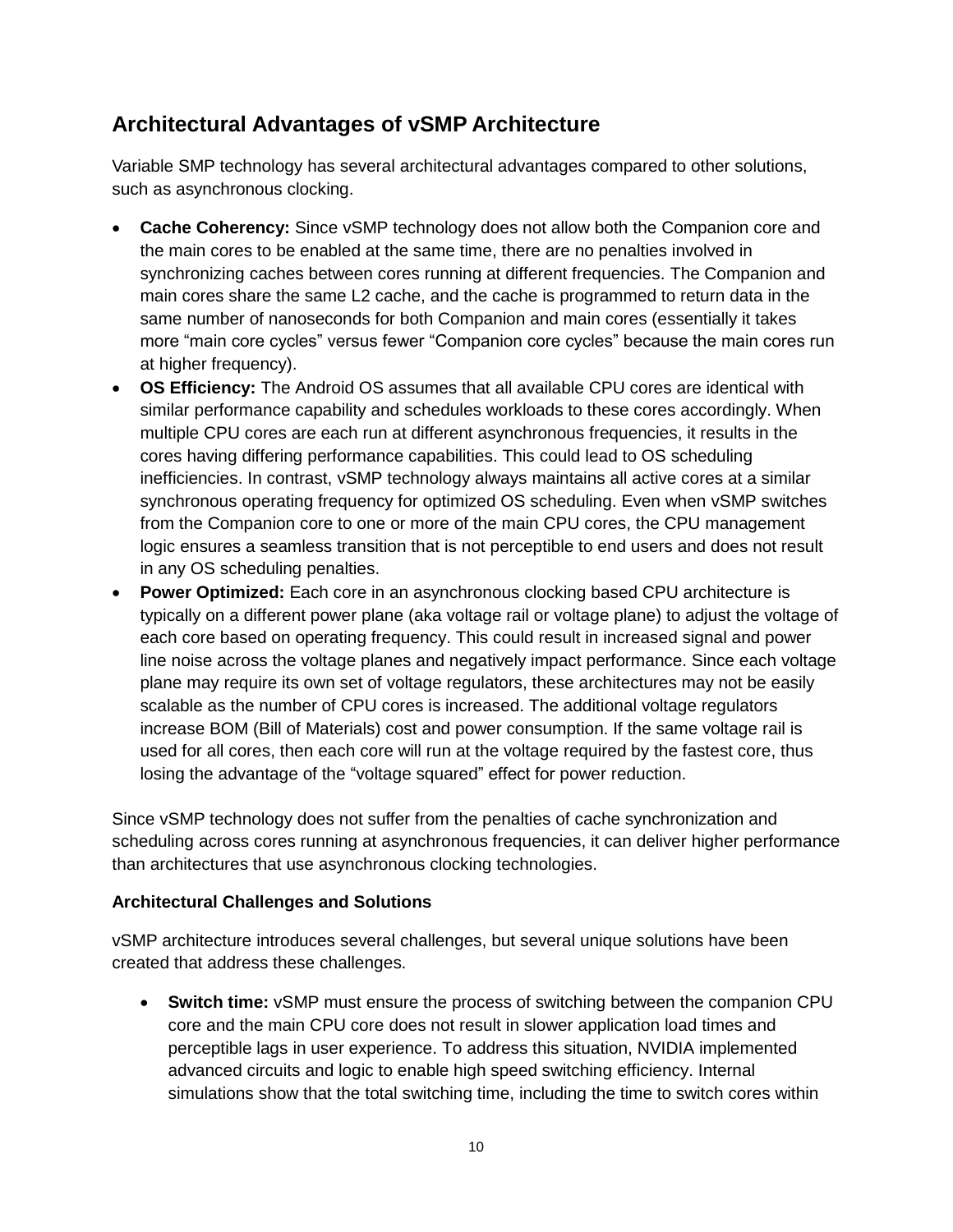the chip and the time to stabilize the voltage rails (of the core that is turned on), is less than 2 milliseconds (ms) and this delay is not perceptible to end users.

 **Core Thrashing:** vSMP must prevent frequent back and forth switching between the Companion and main cores when the workload varies around the threshold value used to trigger a switch between the cores, which would result in poor performance and negate any power savings benefits. To address this issue, sufficient intelligence and programmable hysteresis control is built into the CPU management algorithms that continually monitor and adapt to the workload, preventing any thrashing between the cores.

# <span id="page-10-0"></span>**Power Benefits of Variable Symmetric Multiprocessing**

vSMP technology delivers significant power savings by minimizing both leakage power consumption in active standby state using the Companion core, and dynamic power consumption at peak operating frequencies using the four main cores. Depending on the use case, vSMP technology dynamically enables and disables CPU cores to deliver the desired performance at the lowest possible power.

The chart below illustrates that Project Kal-El is lower power for all use cases. The chart measures Tegra 2 and Project Kal-El use, both on TSMC 40nm manufacturing technology.



**Figure 6 Power savings on Project Kal-El due to vSMP technology<sup>1</sup>**

l  $1$  Power measured as a sum of application processor power and DRAM power after normalizing for other system variables. LP0 is the lowest power state of the respective Tegra devices.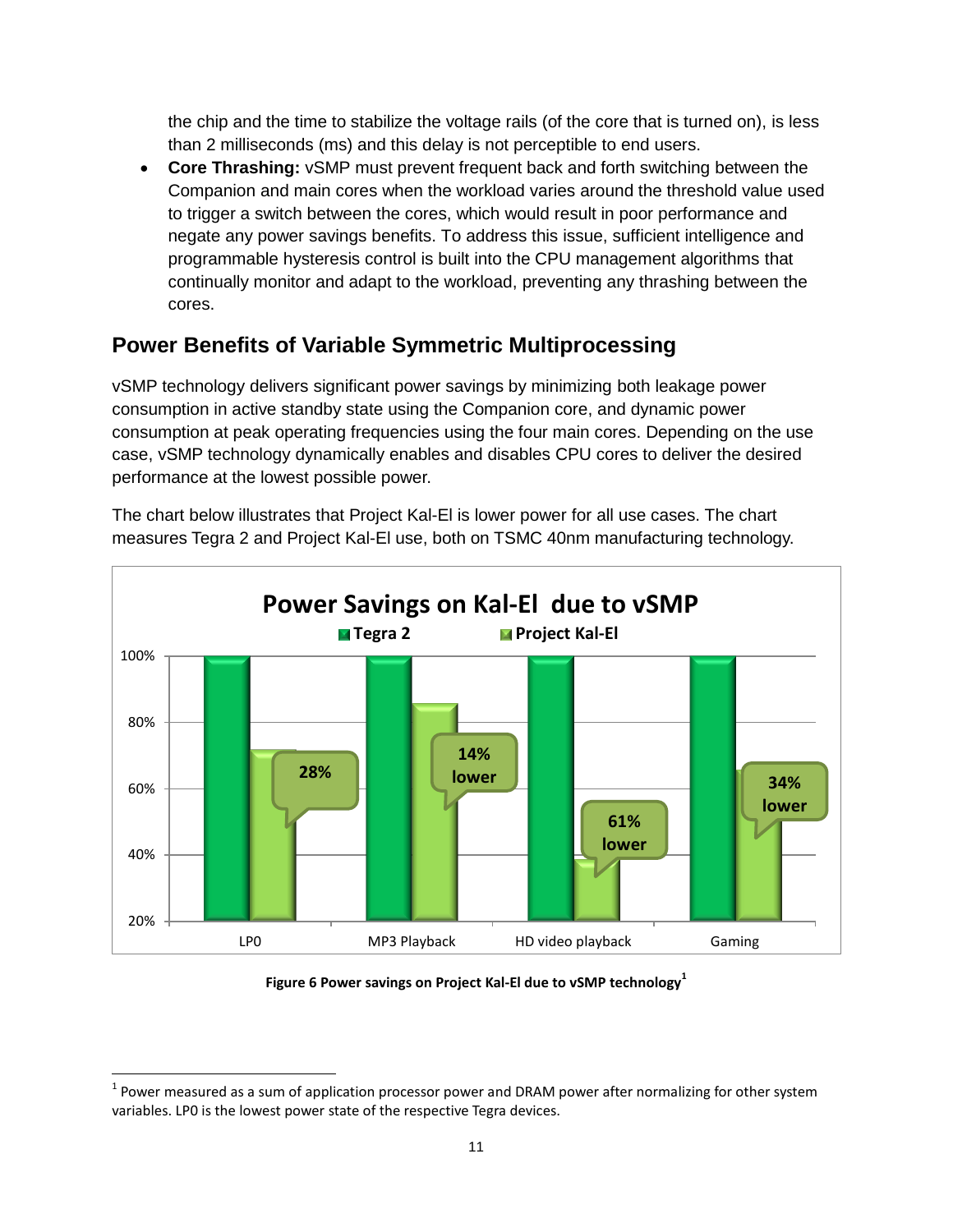## <span id="page-11-0"></span>**Power Benefits of Quad Core compared to Dual Core**

In addition to vSMP technology, it's important to remember that more cores are better for power management than fewer cores. As an example, quad core CPUs deliver lower power at all performance points compared to dual core CPUs. The reason is that four cores can run at a lower frequency, and hence lower voltage when processing the same amount of work as a dual core CPU. Since power is proportional to the square of the voltage, the overall CPU power can be significantly less – and still complete the same amount of work.

Table 2 shows the measured power consumption and performance levels of Project Kal-El versus competing dual core processors running the Coremark benchmark, a popular mobile benchmark that measures single- or multi-core CPU performance. Note in the table below that Project Kal-El's CPU consumes 2-3x less power than competing solutions when it is constrained to the same level of performance – i.e., each processor completing roughly 5k of Coremark "work". And even when Kal-El is run at a higher frequency, completing more than 2x the amount of Coremark "work", it is still less power than dual core solutions.

| <b>Mobile Processor</b>                       | <b>Measured</b><br>Power $(mW)^2$ | <b>Coremark</b><br><b>Performance</b> |
|-----------------------------------------------|-----------------------------------|---------------------------------------|
| Project Kal-El (each core running at 480 MHz) | 579                               | 5589                                  |
| <b>OMAP4</b> (each core running at 1 GHz)     | 1501                              | 5673                                  |
| QC8660 (each core running at 1.2 GHz)         | 1453                              | 5690                                  |
| Project Kal-El (each core running at 1 GHz)   | 1261                              | 11667                                 |

**Table 2 Measured Power and Performance on Project Kal-El and Competing Processors**

Note that Kal-El consumes lower power than competing dual core processors even when it has all four CPU cores running at 1 GHz. Because Kal-El uses fast process technology for its performance optimized CPU cores, these four cores are able to operate at higher frequencies using lower operating voltage ranges than competing processors. Since dynamic power consumption is proportional to the square of the operating voltage, Kal-El achieves significant power savings even when operating at higher frequencies.

 $\overline{a}$ 

<sup>2</sup> **CPU power measured by taking total system power running Coremark (averaged over the full test) and subtracting system power at OS-Idle to arrive at CPU only power. Note that Kal-El runs in companion mode during OS-Idle. Measured on Kal-El reference design and competitive production devices.**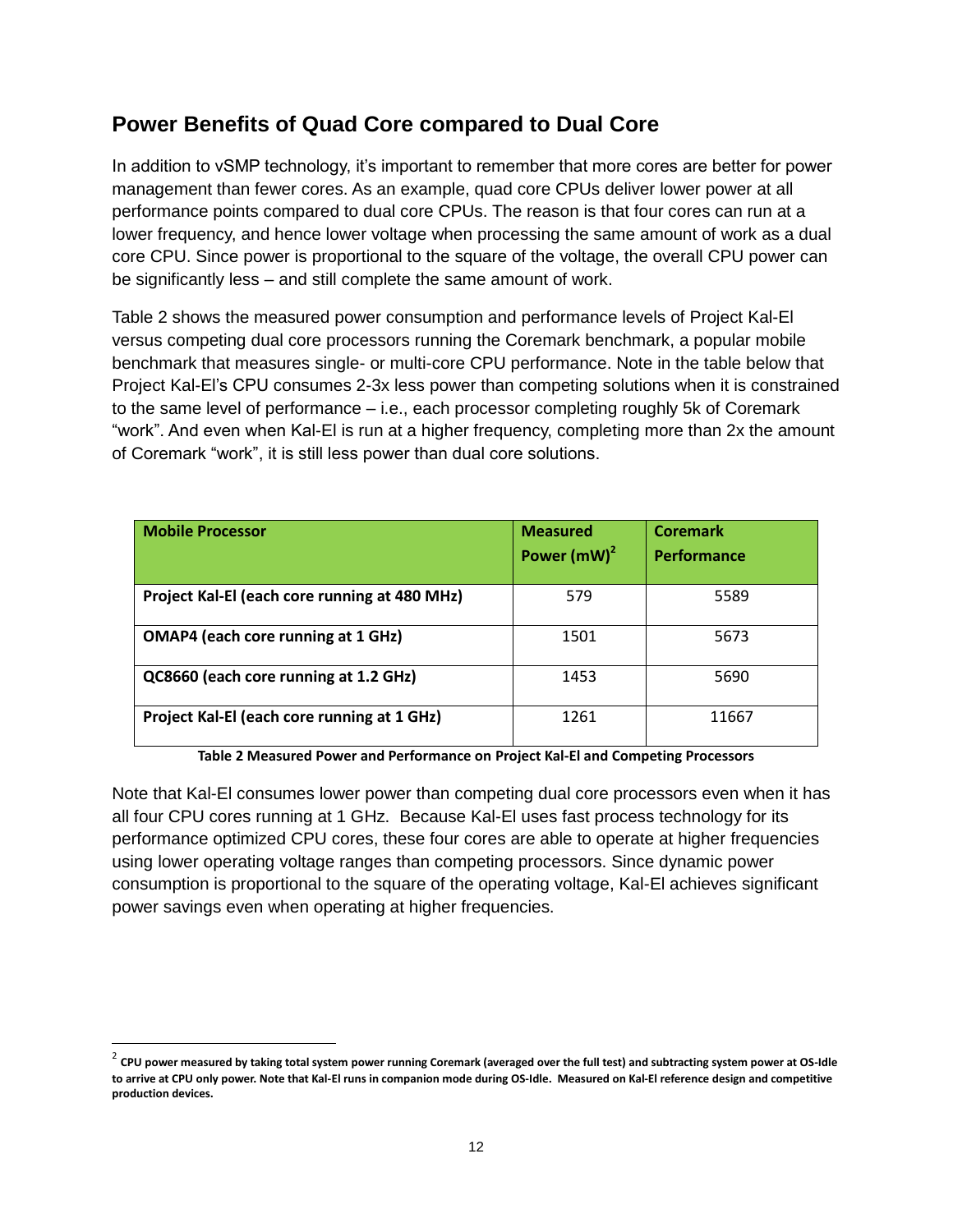





**Figure 8 Kal-El power consumption delivering maximum quad core performance**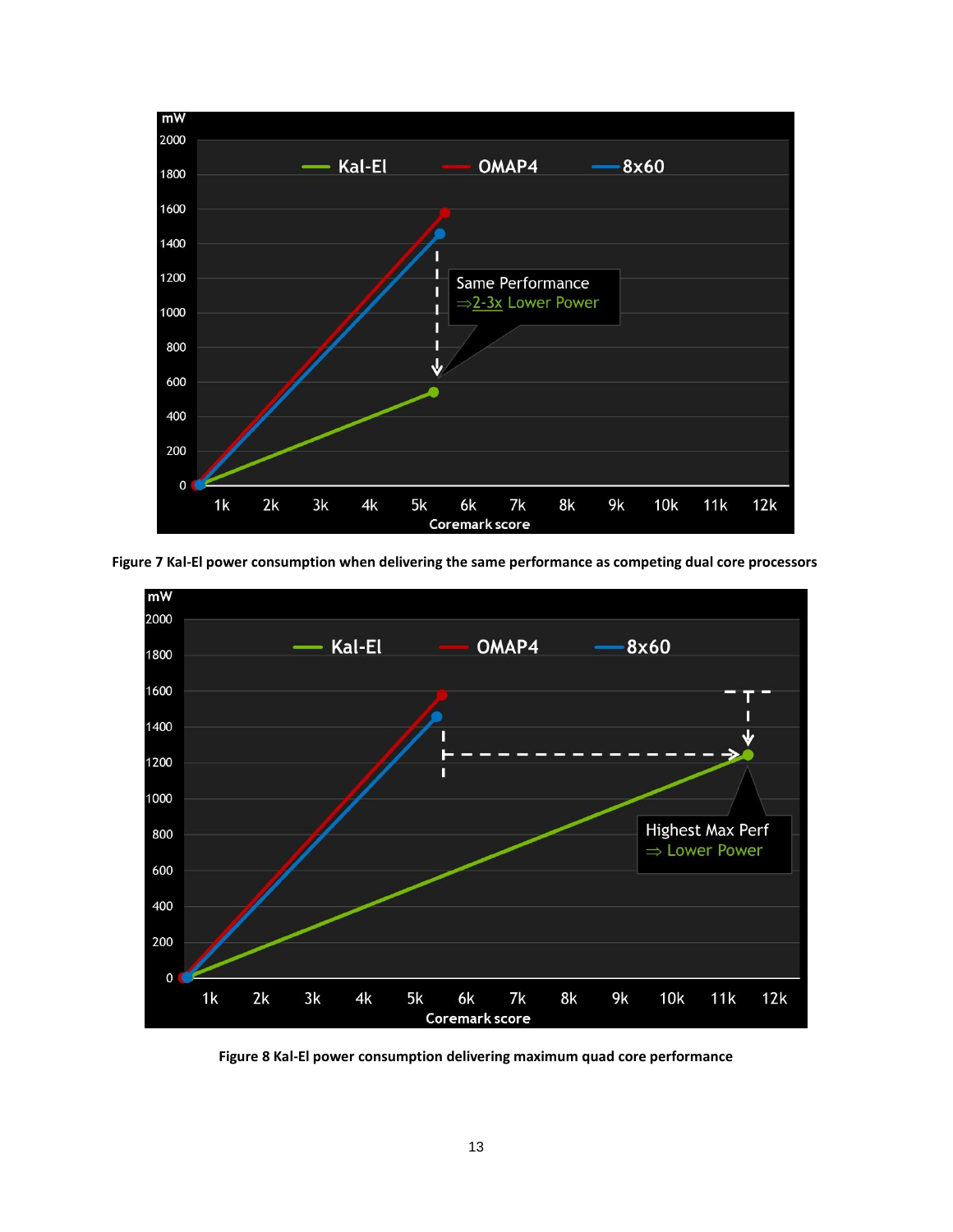## <span id="page-13-0"></span>**Conclusion**

As the performance requirements of mobile applications increase, SoC vendors are not only adopting multi-core processor architectures to deliver the increased performance, they are also doing it to keep power consumption within mobile budgets. The Variable Symmetric Multiprocessing (vSMP) technology employed in Project Kal-El delivers a new level of power savings that not only minimizes power consumption during active standby states, but also delivers quad core performance benefits while keeping dynamic power consumption within thermal budgets required for mobile devices. The use of the Companion CPU core for background tasks and the use of main cores for performance-intensive tasks, enable Project Kal-El to deliver significantly lower power than competing mobile processors at all performance levels.

Quad core CPUs and variable SMP technology will enable mobile devices to further push the performance envelope, and allow application and game developers to deliver new mobile experiences, all while extending battery life for the most popular use cases.

For information about the benefits of Quad core CPU in mobile devices please see the whitepaper titled "*The Benefits of Quad Core CPUs in Mobile Devices*".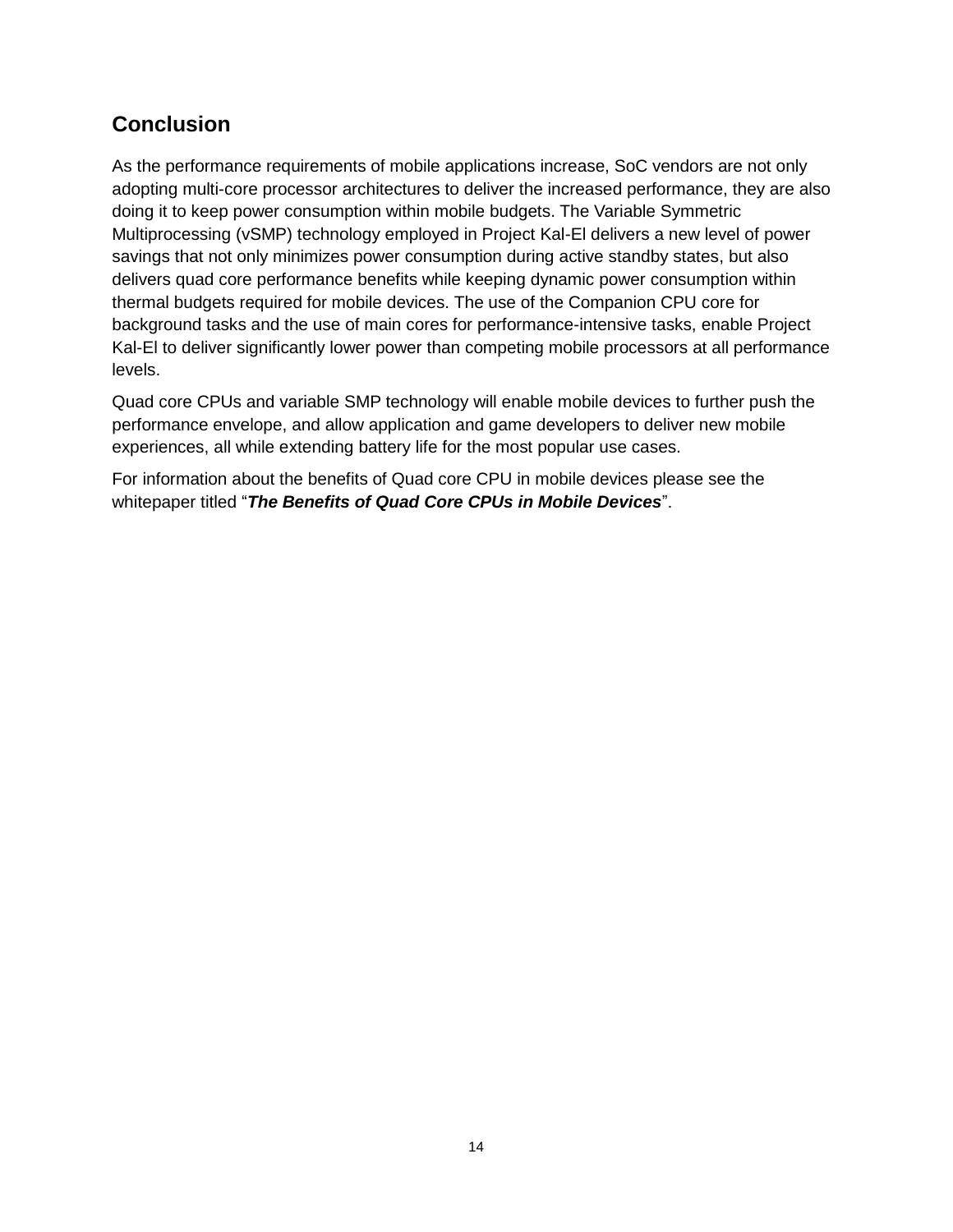<span id="page-14-0"></span>**Document Revision History**